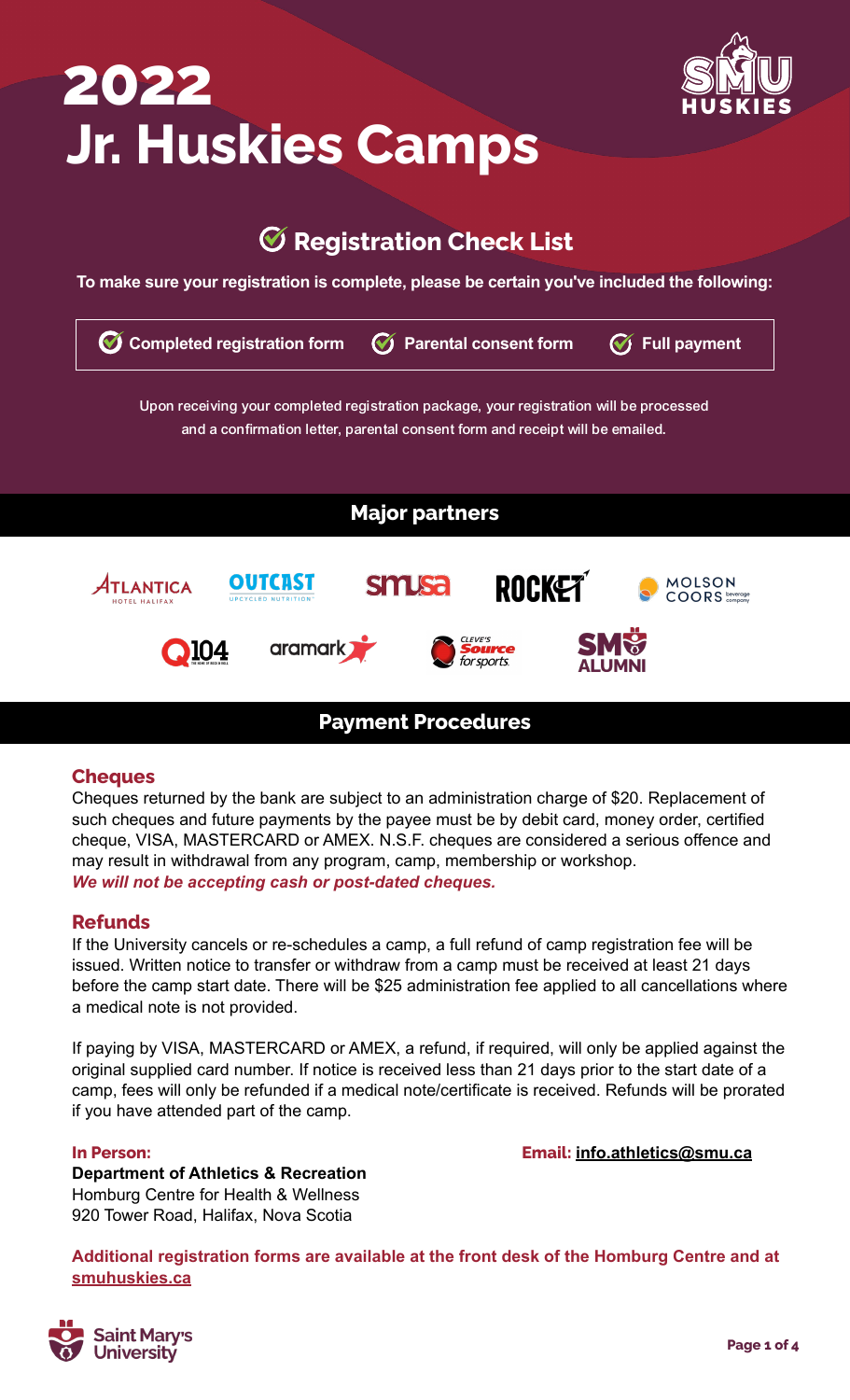| <b>Camp</b>                                                          | <b>Date</b>                | <b>Age</b>                      | <b>Date and Time</b>                     | <b>Price</b> | <b>Subtotal</b> |
|----------------------------------------------------------------------|----------------------------|---------------------------------|------------------------------------------|--------------|-----------------|
| <b>Basketball</b><br><b>Girl's Summer</b><br>Camps                   | <b>July 11-15</b>          | $6 - 14$                        | 9 a.m.-4 p.m.                            | \$225.00     |                 |
|                                                                      | August 8-12                | $6 - 14$                        | 9 a.m.-4 p.m.                            | \$225.00     |                 |
| <b>Basketball</b><br>Co-Ed Camp                                      | <b>July 4-8</b>            | $6-12$                          | 9 a.m.-4 p.m.                            | \$225.00     |                 |
| <b>Basketball</b><br><b>Spring Boys Hoops</b>                        | May 9-<br>June 27          | <b>born 2010,</b><br>2011, 2012 | Monday evenings: 6 p.m.-7:30 p.m.        | \$160.00     |                 |
| Academy                                                              | May 10-<br>June 28         | born 2008-2009                  | Tuesday evenings: 6 p.m.-7:30 p.m        | \$160.00     |                 |
|                                                                      | May 8-<br>June 26          | born 2006-2007                  | Sunday mornings: 10 a.m.-11:30 a.m.      | \$160.00     |                 |
| <b>Basketball</b>                                                    | <b>July 18-22</b>          | $6 - 14$                        | 9 a.m.-4 p.m.                            | \$225.00     |                 |
| 5 Day Boy's<br><b>Summer Camp</b>                                    | <b>July 25-29</b>          |                                 |                                          |              |                 |
|                                                                      | August 1-5 $\Box$          |                                 |                                          |              |                 |
| <b>Football</b>                                                      | August 1-5                 | $8 - 15$                        | 9 a.m.-4 p.m.                            | \$285.00     |                 |
| <b>Contact Camp</b><br>(full gear required)                          |                            |                                 | <b>Equipment Rental Fee</b>              | \$25.00      |                 |
| <b>Football</b><br>Non-Contact Camp                                  | August 1-5                 | $6 - 10$                        | 9 a.m.-4 p.m.                            | \$245.00     |                 |
| <b>Girl's Hockey</b><br>Development                                  | August 15-19               | born 2013-2015                  | Monday to Friday: 9 a.m.-4 p.m.          | \$405.00     |                 |
| Camp                                                                 |                            | born 2011-2012                  | Monday to Friday: 9 a.m.-4 p.m.          | \$405.00     |                 |
|                                                                      |                            | born 2008-2010                  | Monday to Friday: 9 a.m.-4 p.m.          | \$405.00     |                 |
| <b>Girl's Hockey</b><br>Showcase                                     | August 19-20               | born 2004-2007                  | Friday and Saturday:<br>7 p.m.-8:30 p.m. | \$150.00     |                 |
| <b>Girl's Hockey</b>                                                 | August                     | born 2008-2009                  | Monday to Friday: 8 a.m.-4 p.m.          | \$495.00     |                 |
| Competitive High<br>Performance<br>Program                           | 22-26                      |                                 |                                          |              |                 |
| <b>Girl's Hockey</b><br><b>SMU Prospects</b><br><b>Training Camp</b> | August 29 -<br>September 1 | born 2010-2011                  | Monday to Thursday:<br>8 a.m.-4 p.m.     | \$395.00     |                 |
| <b>Boy's Hockey</b>                                                  | August 8-12                | born 2016-2017                  | Monday to Friday: 8 a.m.-4 p.m.          | \$495.00     |                 |
| Development<br>Camp                                                  |                            | born 2014-2015                  | Monday to Friday: 8 a.m.-4 p.m.          | \$495.00     |                 |
|                                                                      |                            | <b>born</b> 2012-2013           | Monday to Friday: 8 a.m.-4 p.m.          | \$495.00     |                 |
|                                                                      |                            | born 2010-2011                  | Monday to Friday: 8 a.m.-4 p.m.          | \$495.00     |                 |
| <b>Boy's Hockey</b><br>Competitive High<br>Performance<br>Program    | August<br>22-26            | born<br>2014-2015               | Monday to Friday:<br>8 a.m.-4 p.m.       | \$495.00     |                 |
|                                                                      |                            | born<br>2012-2013               | Monday to Friday:<br>8 a.m.-4 p.m.       | \$495.00     |                 |
|                                                                      |                            | born<br>2010-2011               | Monday to Friday:<br>8 a.m.-4 p.m.       | \$495.00     |                 |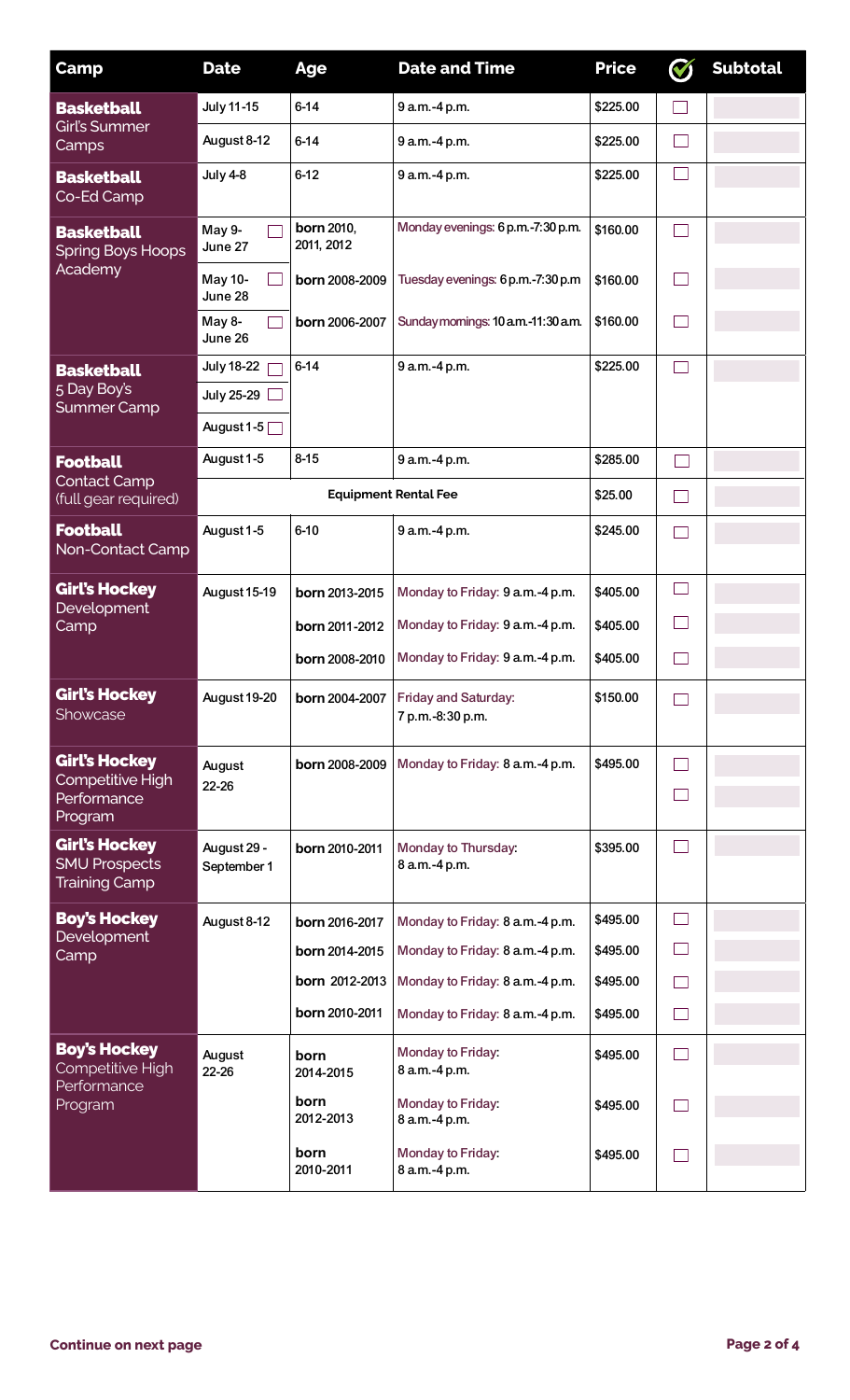| <b>Camp</b>                                                         | <b>Date</b>                        | <b>Age</b>        | <b>Date and Time</b>                                             | <b>Price</b>         | $\boldsymbol{\mathcal{G}}$ | <b>Subtotal</b> |
|---------------------------------------------------------------------|------------------------------------|-------------------|------------------------------------------------------------------|----------------------|----------------------------|-----------------|
| <b>Boy's Hockey</b><br><b>SMU Prospects</b><br><b>Training Camp</b> | August 29 -<br>September 1         | born<br>2014-2015 | Monday to Thursday:<br>8 a.m.-5 p.m.                             | \$395.00             |                            |                 |
|                                                                     |                                    | born<br>2012-2013 | Monday to Thursday:<br>8 a.m.-5 p.m.                             | \$395.00             |                            |                 |
|                                                                     |                                    | born<br>2010-2011 | Monday to Thursday:<br>8 a.m. -5 p.m.                            | \$395.00             |                            |                 |
| <b>Soccer</b><br><b>Micros Huskies</b>                              | July 4-8                           | $5 - 7$           | Monday to Friday:<br><b>Half day</b>                             | Half day<br>\$125.00 |                            |                 |
|                                                                     | July 11-15<br>- 1                  |                   | 9 a.m.-12 p.m.<br>Monday to Friday:                              | Full day<br>\$200.00 | l al                       |                 |
|                                                                     | <b>July 18-22</b>                  |                   | Full day<br>9 a.m.-4 p.m.                                        |                      |                            |                 |
| <b>Soccer</b><br><b>Mini Huskies</b>                                | <b>July 4-8</b><br>$\sim$          | $8 - 10$          | Monday to Friday:<br>Half day                                    | Half day<br>\$125.00 | l al                       |                 |
|                                                                     | <b>July 11-15</b><br>$\mathcal{L}$ |                   | 9 a.m.-12 p.m.<br>Monday to Friday:<br>Full day<br>9 a.m.-4 p.m. |                      |                            |                 |
|                                                                     | <b>July 18-22</b><br>$\mathcal{A}$ |                   |                                                                  | Full day<br>\$200.00 |                            |                 |
| <b>Soccer</b><br>Jr. Huskies                                        | July 4-8                           | $11 - 13$         | Monday to Friday:<br><b>Half day</b><br>9 a.m.-12 p.m.           | Half day<br>\$125.00 |                            |                 |
|                                                                     | July 11-15<br>- 1                  |                   |                                                                  |                      |                            |                 |
|                                                                     | <b>July 18-22</b>                  |                   | Monday to Friday:<br>Full day<br>9 a.m.-4 p.m.                   | Full day<br>\$200.00 |                            |                 |
| <b>Volleyball</b>                                                   | August<br>15-19                    | $12 - 18$         | Monday to Friday:<br>9 a.m.-4 p.m.                               | \$230.00             |                            |                 |
|                                                                     | August<br>22-26                    | $12 - 18$         | Monday to Friday:<br>9 a.m.-4 p.m.                               | \$230.00             |                            |                 |

# Parental Consent

PLEASE NOTE: A Parental Consent Form must be completed for each participant for each camp attended BEFORE the start of the camp. The form can be downloaded from our website **[smuhuskies.ca](http://smuhuskies.ca)** under Jr. Huskies Camps and forwarded along with your registration; or a form will be emailed to you along with your confirmation of registration.